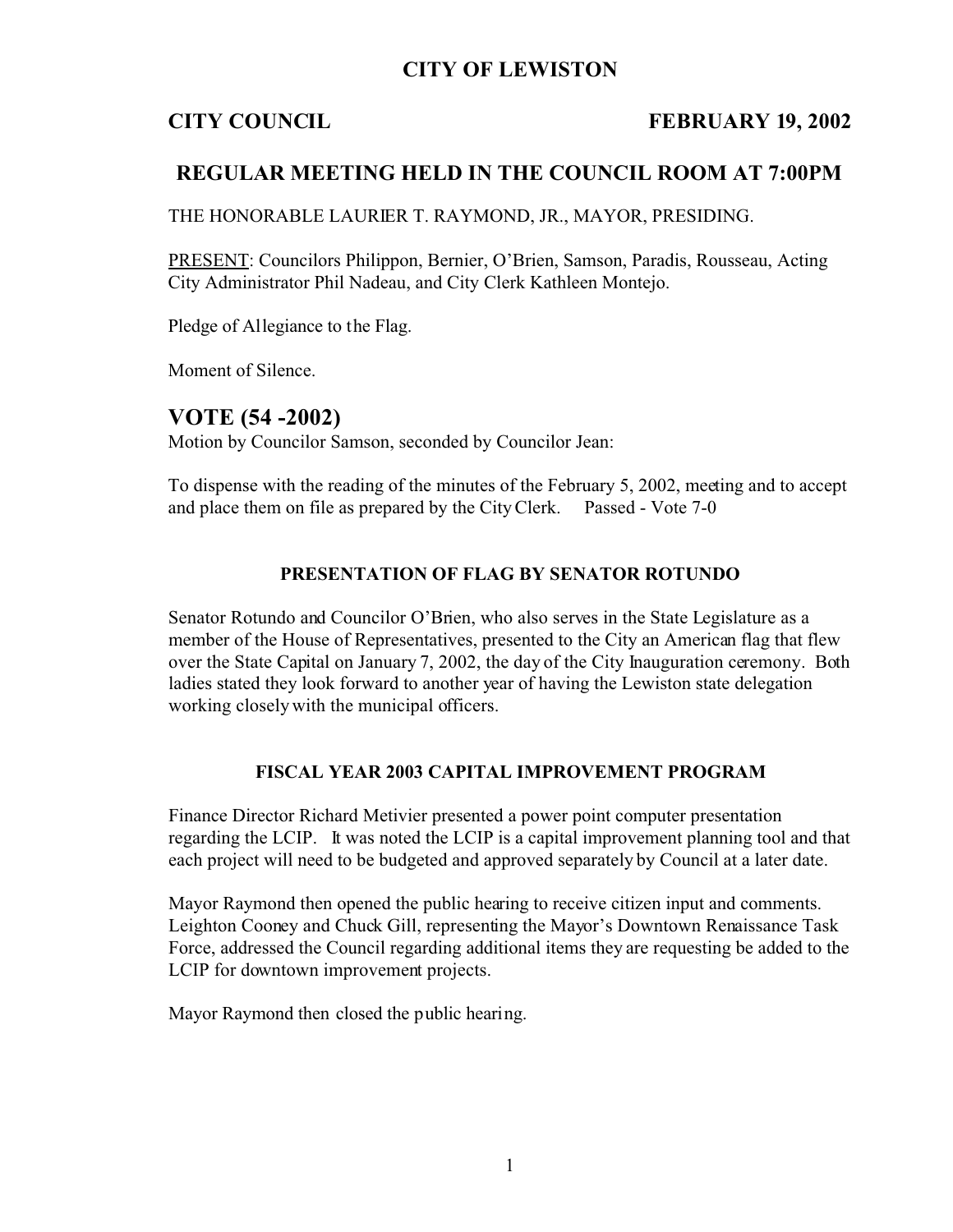# **VOTE (55-2002)**

Motion by Councilor O'Brien, seconded by Councilor Samson:

To take into consideration the recommendations presented by the representatives of the Mayor's Downtown Renaissance Task Force, as part of the LCIP, and that pursuant to Article VI, Section 6.07 (d) of the City Charter, the City Council hereby adopts the 2003 Capital Improvement Program, as prepared by the Acting City Administrator.

## **DEPARTMENT/PROJECT CITY COST**

### **AIRPORT**

| Extend Existing Security Fence by approx. 6,000 LF - Phase 2 of 4               | \$5,000  |
|---------------------------------------------------------------------------------|----------|
| Acquire Land/Navigation Easements to Protect Airspace and/or Light              |          |
| <b>Obstructions to Protected Airspace</b>                                       | 19,500   |
| Design, EA, Obstruction Analysis & Construction of Culvert off Runway 22        |          |
| (Local Share: Dirt for Dollars)                                                 | $\theta$ |
| Rehabilitate Hanger#2 (behind SPC Trucking)                                     | 5,000    |
| <b>Install Electronic Security Gate Systems</b>                                 | 7,500    |
| Install Precision Approach Path Indicator (PAPI) to Runway 22                   | 1,000    |
| Purchase Heavy-Duty Wood Chipper                                                | 9,000    |
| Tie Floor Drain in Hanger #3 into Sewer System after adding Oil/Water Separator | 7,500    |

#### **DEVELOPMENT**

| Acquisition/Demolition                                                           | 500,000 |
|----------------------------------------------------------------------------------|---------|
| Courthouse Plaza - Other Downtown Open Space Improvements                        | 0       |
| Downtown Public Infrastructure Investments (Street Scape Amenities) in           |         |
| Sidewalks, Landscaping, Lighting, Signage & Other Pedestrian Amenities           | 200,000 |
| Identify Site for New Industrial Park & Conduct Preliminary Feasibility Analysis | 100,000 |

### **EMERGENCY 9-1-1**

| Replace 10-year old King Fisher fire alarm Equipment with a digitizer    | 9,400  |
|--------------------------------------------------------------------------|--------|
| Replace current IBM computer with a faster system with more data storage | 75,000 |

### **FINANCE**

| Construct parking garage over existing parking lot $(200+)$ spaces)           | 1,750,000 |
|-------------------------------------------------------------------------------|-----------|
| Replace parking equipment, as follows: (two ticket dispensers, four automated |           |
| gates, four proximity card readers with communication via MINI SCAN-A, one    |           |
| central programming unit)                                                     | 60,000    |
| Centreville Parking Garage - Structural repairs to precast decking            | 25,000    |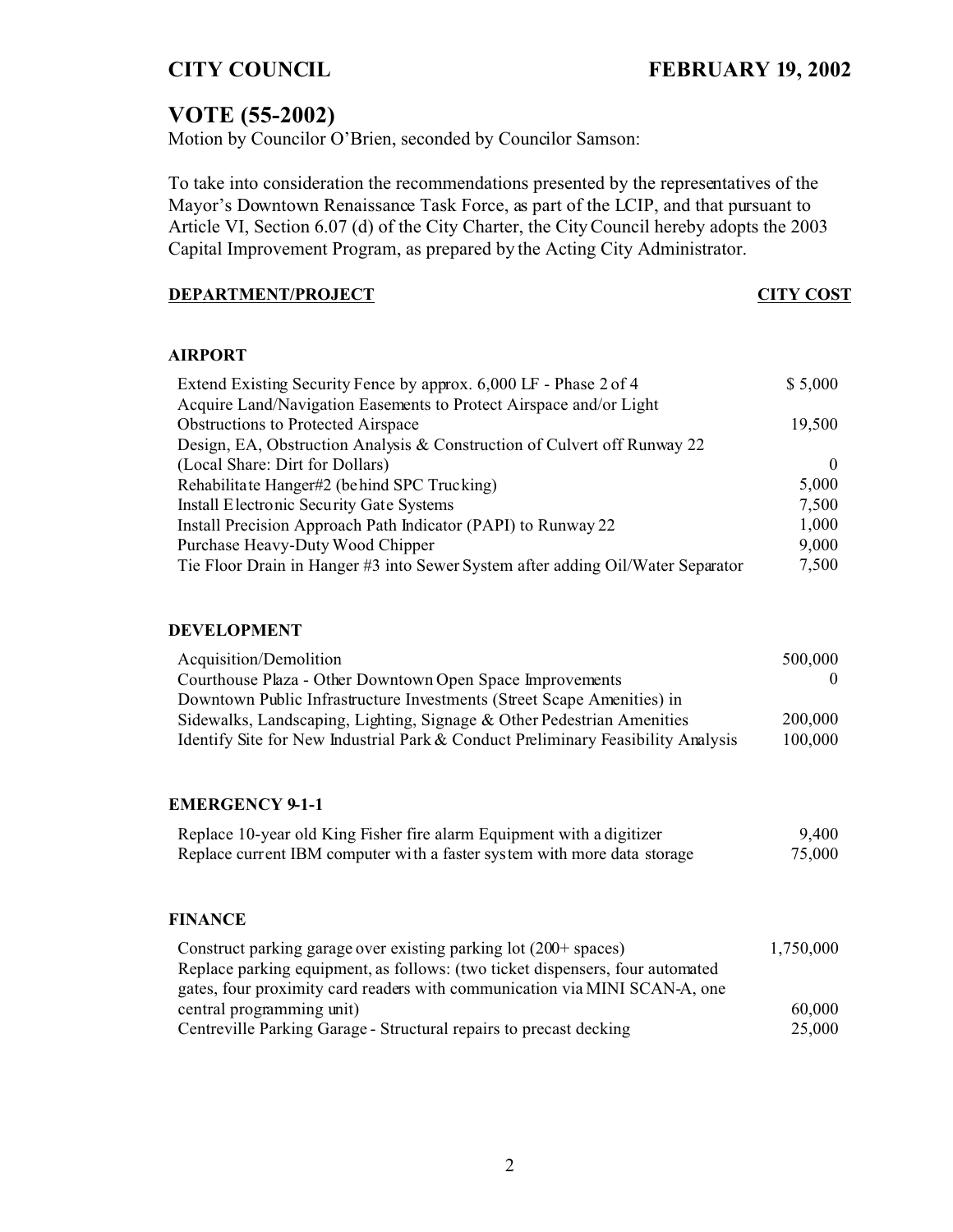# **FIRE**

| Traffic light controlling system (Pre-Emption system) Phase 2 repair, upgrade &<br>replacement                                                                        | 42,400            |
|-----------------------------------------------------------------------------------------------------------------------------------------------------------------------|-------------------|
| Vehicle Replacement (Replace Fire Prevention Deputy Chief's 1989 Ford Taurus<br>Station Wagon w/a mid-size front wheel drive Chevy Venture Mini-Van or<br>equivalent) | 23,000            |
| <b>LIBRARY</b>                                                                                                                                                        |                   |
| Cultural Learning Center (Pilsbury Bldg.)<br>Window Weatherization & Lead Paint Abatement                                                                             | 100,000<br>15,000 |
| <b>LMRC</b>                                                                                                                                                           |                   |
| Bates Mill Site Plan                                                                                                                                                  |                   |
| Mill No. 7 lot landscaping, Mill No. 6 parking lot and landscaping<br>Property acquisition/demolition along Lincoln & Main Streets adjacent to Mill                   | 275,000           |
| No. 5                                                                                                                                                                 | 500,000           |
| Improvements to Mill No. 2 Courtyard Entrance (New ground level entrance at                                                                                           |                   |
| tower, elevator & stairs)                                                                                                                                             | 75,000            |
| Mill No. 4 Service Entrance                                                                                                                                           | 500,000           |
| <b>PARKS &amp; RECREATION</b>                                                                                                                                         |                   |
| Armory - Replacement of flat roofs and four (4) tower flat roofs                                                                                                      | 100,000           |
| Purchase facility maintenance equipment                                                                                                                               | 92,000            |
| Upgrade outdoor facilities at Pierce Street Park                                                                                                                      | 20,000            |
| <b>SCHOOL</b>                                                                                                                                                         |                   |
| Lewiston Middle School asbestos floor tile replacement                                                                                                                | 150,000           |
| Lewiston Middle School re-roofing cafeteria, library, shop                                                                                                            | 100,000           |
| Lewiston Middle School boiler replacement                                                                                                                             | 110,000           |
| Lewiston High School athletic room renovation                                                                                                                         | 200,000           |
| The Dingley Building - renovations for ADA, Safety Codes and elevator                                                                                                 | 430,000           |
| <b>TRANSIT (LATC)</b>                                                                                                                                                 |                   |
| Purchase two (2) ten-year replacement buses for fixed route bus system                                                                                                | 32,000            |
| <b>PUBLIC WORKS - ANDROSCOGGIN TRANSPORTATION RESOURCE CENTER</b>                                                                                                     |                   |
| Androscoggin Greenway - Prel. Design                                                                                                                                  | 6,750             |
| <b>PUBLIC WORKS - BUILDINGS</b>                                                                                                                                       |                   |
|                                                                                                                                                                       |                   |
| City Building Exterior Rehabilitation<br>Renovations to existing District Court                                                                                       | 55,000<br>30,000  |
| Public Works Facility Environmental Improvements                                                                                                                      | 100,000           |
|                                                                                                                                                                       |                   |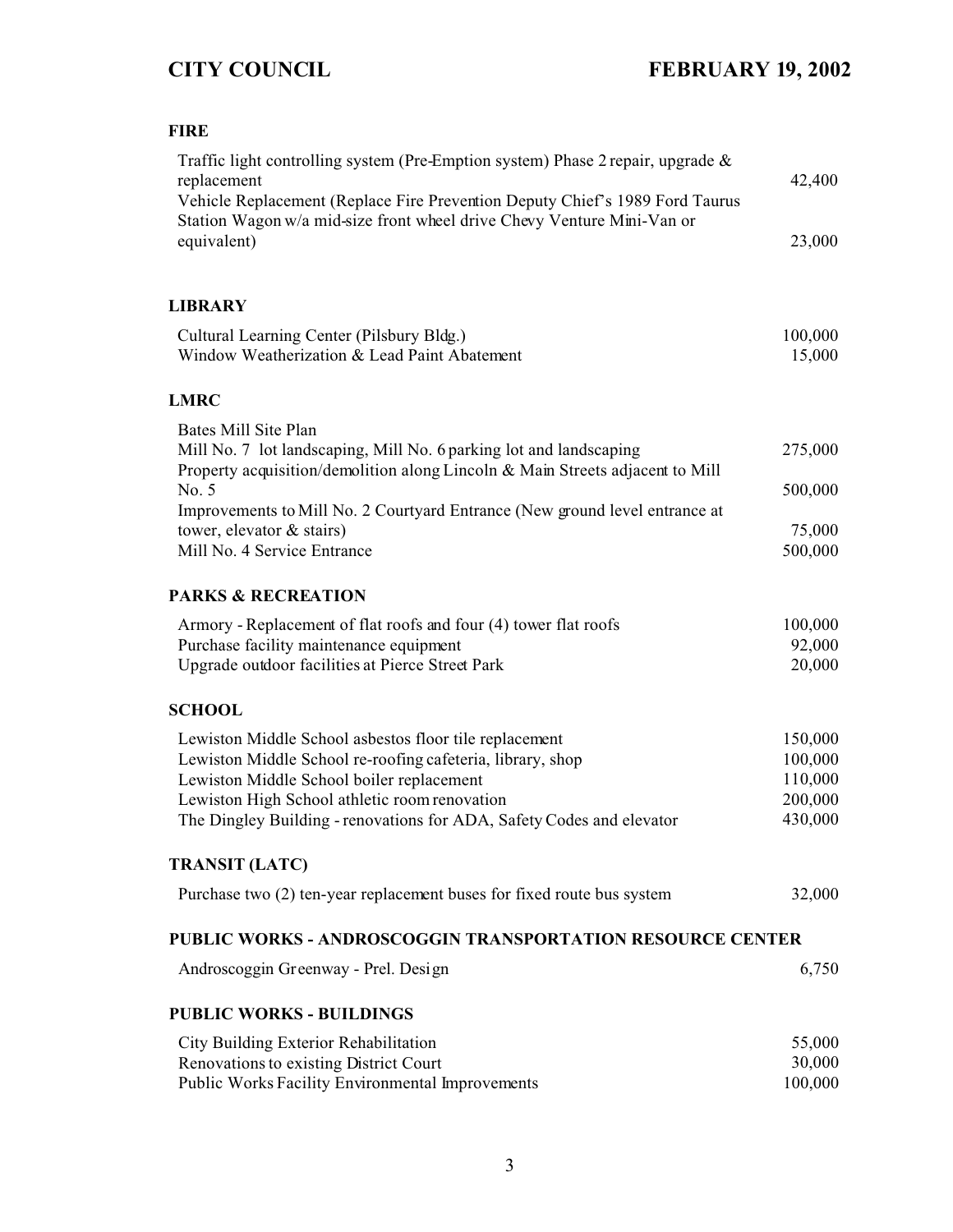# **CITY COUNCIL FEBRUARY 19, 2002**

#### **PUBLIC WORKS - COMBINED SEWER OVERFLOW**

| CSO Outlet Pipe Modification Project (Lincoln, Main, River, Oxford & Avon |           |
|---------------------------------------------------------------------------|-----------|
| Streets, Northwood Road & Riverside Cemetery)                             | 100,000   |
| Gully Brook Drainage Area                                                 | 1.900.000 |

#### **PUBLIC WORKS - HIGHWAY (DOT)**

| Bikeway/Pedestrian Path (Franklin Pasture to Railroad Park)               | 17,000   |
|---------------------------------------------------------------------------|----------|
| Russell Street Intersection Improvement Project                           | $\Omega$ |
| Russell Street @ College Intersection Improvements                        | $\Omega$ |
| Lewiston Lower Railroad acquisition and design                            | $\Omega$ |
| Canal Street @ Cedar Street Intersection Improvements                     | $\Omega$ |
| Sabattus Street Traffic Signal Improvement (at Horton St. & College St.)  | 0        |
| Riverside Bridge Rehabilitation Project                                   | $\Omega$ |
| Main Street from Mountain Avenue to Pettingill Street Resurfacing Project | 0        |

### **PUBLIC WORKS - HIGHWAY (HW)**

| <b>Streets Rehabilitation</b>                                         | 400,000 |
|-----------------------------------------------------------------------|---------|
| <b>Street Maintenance Program</b>                                     | 500,000 |
| <b>Upgrading Public Easements</b>                                     | 15,000  |
| Sand/Salt Storage Facility - Phases I & II                            | 800,000 |
| Traffic Signal Lamp Energy Improvements - Phase V                     | 22,500  |
| Old Farm Road Bridge Repair                                           | 80,000  |
| Downtown Sidewalk Rehabilitation and Handicap Ramp (CD Eligible)      | 25,000  |
| Suburban Sidewalk and Handicap Ramp Improvements                      | 40,000  |
| Lincoln Street Sidewalk Improvements - Phase I                        | 50,000  |
| Upgrade of Lisbon Street Walkways and Park Street Esplanade - Phase I | 20,000  |
| Upgrade of Lisbon Street Crosswalks (Main Street to Ash Street)       | 25,000  |

#### **PUBLIC WORKS - MUNICIPAL GARAGE**

| <b>Equipment Replacement</b> | 438,000 |
|------------------------------|---------|
|------------------------------|---------|

### **PUBLIC WORKS - NO NAME POND WATERSHED MANAGEMENT FUND**

| Purchase properties with malfunctioning or poorly functioning septic systems | 50,000 |
|------------------------------------------------------------------------------|--------|
|------------------------------------------------------------------------------|--------|

#### **PUBLIC WORKS - SEWER DIVISION**

| Rehabilitation of Old Sanitary Sewer Mains                  | 100,000 |
|-------------------------------------------------------------|---------|
| Equipment Replacement                                       | 18,000  |
| Convert Existing Sewer Pump Station to upgrade SCADA System | 50,000  |
| Inflow/Infiltration Removal Program                         | 25,000  |

#### **PUBLIC WORKS - STORM DRAINAGE**

| Hart & Jepson Brooks Rehabilitation Project                         | 10.000  |
|---------------------------------------------------------------------|---------|
| National Pollution Discharge Elimination System (NPDES) Storm Water |         |
| Management - Phase III                                              | 80.000  |
| College Street Area Storm Drainage - Phase III                      | 250.000 |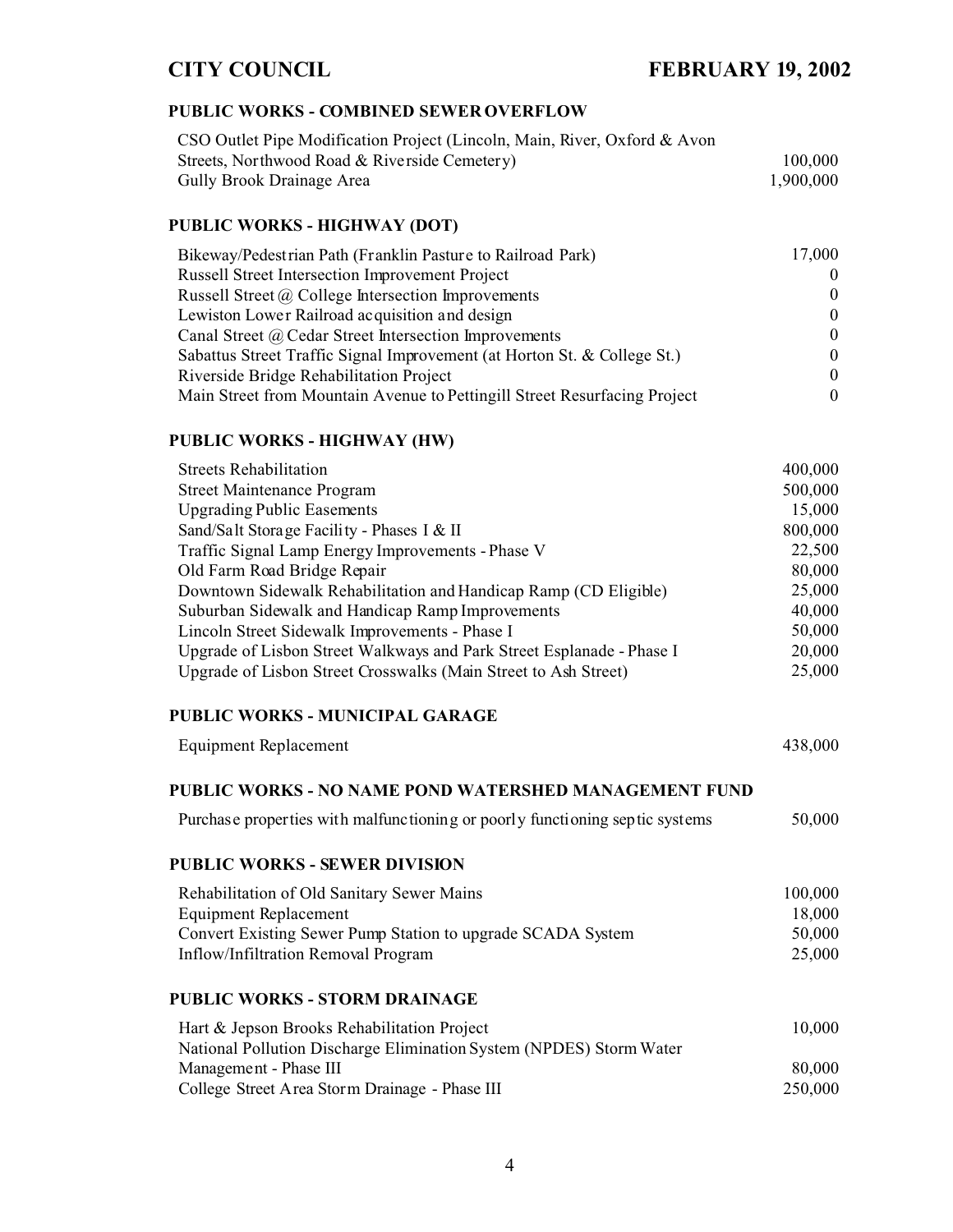## **CITY COUNCIL FEBRUARY 19, 2002**

| <b>PUBLIC WORKS - STREET LIGHTING</b>         |              |
|-----------------------------------------------|--------------|
| Replacing Mercury Street Lighting             | 22,000       |
| Replace Roof at Hydro Electric Facility       | 33,000       |
| <b>PUBLIC WORKS - WASTE MANAGEMENT</b>        |              |
| Landfill Expansion                            | 27,000       |
| <b>PUBLIC WORKS - WATER DIVISION</b>          |              |
| Land Acquisition Program                      | 75,000       |
| <b>SCADA Upgrade</b>                          | 50,000       |
| Main Street Pump Station Evaluation & Upgrade | 61,000       |
| Water Storage                                 | 4,500,000    |
| Small Main Replacement                        | 300,000      |
| Meter Replacement Program                     | 50,000       |
| <b>Equipment Replacement Program</b>          | 40,000       |
| PUBLIC WORKS - SPECIAL DEVE. ACCOUNTS (SP)    |              |
| Southern Gateway Street Lighting              | 160,000      |
| <b>TOTAL 2003 PROJECTS</b>                    | \$16,063,550 |

Passed - Vote 7-0

## **PUBLIC HEARING AND FIRST PASSAGE FOR REZONING OF 884 LISBON STREET**

## **VOTE (56-2002)**

Motion by Councilor Samson, seconded by Councilor Jean :

That the proposed amendment to re-zone the rear portion of 884 Lisbon Street from the Neighborhood Conservation "A" (NCA) District to the Community Business (CB) District receive first passage by a roll call vote and that the public hearing on said ordinance be continued to the meeting of March 5, 2002 for final passage. Passed - Vote 7-0

## **COMPENSATION OF ACTING CITY ADMINISTRATOR**

## **VOTE (57-2002)**

Motion by Councilor Samson, seconded by Councilor Philippon:

To authorize that the Acting City Administrator be compensated for duties through accumulation of vacation time at the rate of two days per week, in addition to standard vacation accrual, from the pay period beginning January 16, 2002 through the last pay period in which he serves as Acting City Administrator. Passed - Vote 7-0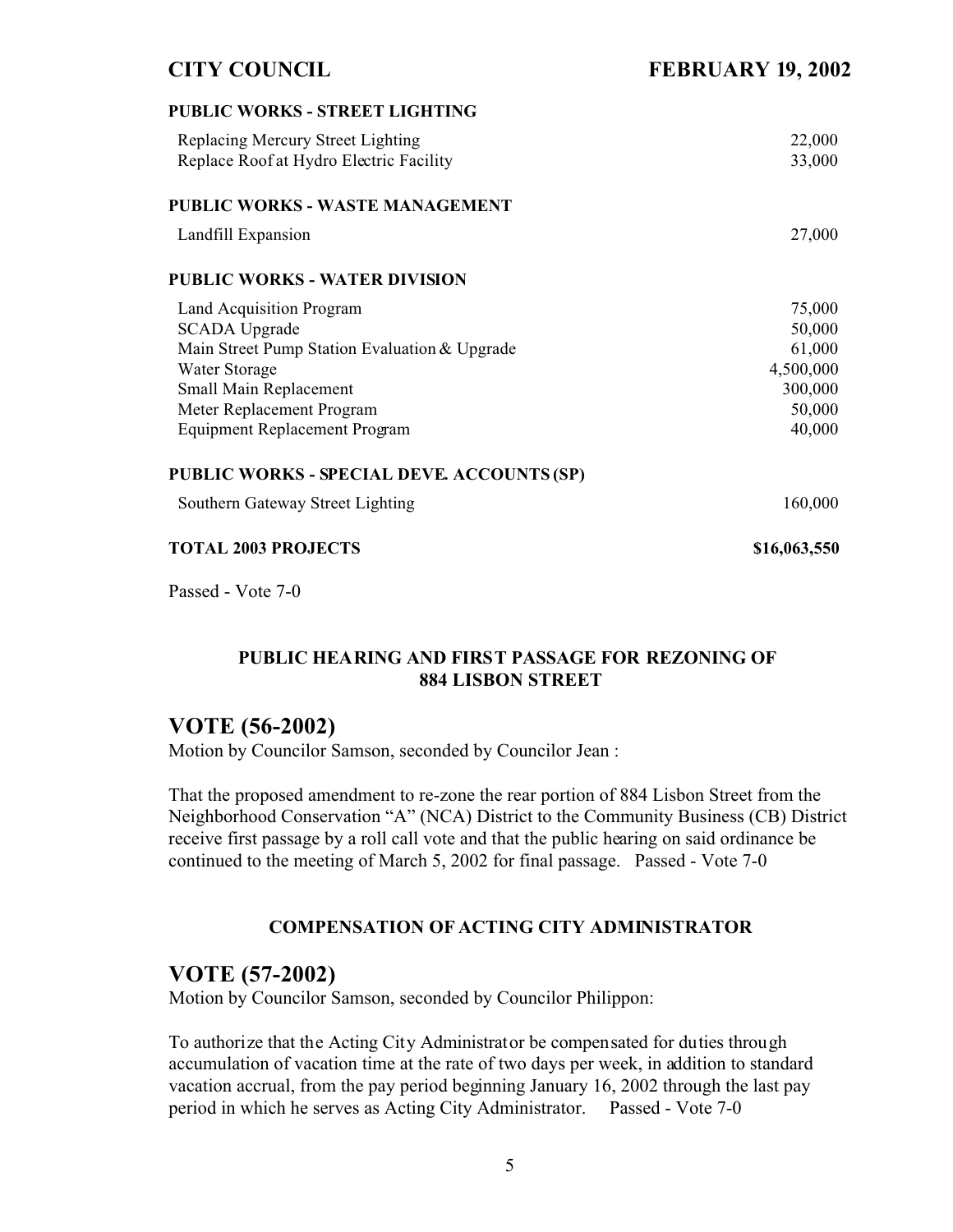## **TRAFFIC SCHEDULE AMENDMENT FOR LISBON STREET**

## **VOTE (58-2002)**

Motion by Councilor Samson, seconded by Councilor Paradis:

To approve the following additions to the Traffic Schedule:

Section 3 Loading Zones

Lisbon Street: Even numbered side, east side, beginning at a point 25' from the southeasterly corner of Spruce Street and Lisbon Street and extending southerly on Lisbon Street a distance of 110'. (Restricted to commercial vehicles - Tow Away Zone.)

Section 9 Parking Prohibited All Times - Fire Lanes

Lisbon Street: Even numbered side, east side, beginning at a point 135' from the southeasterly corner of Spruce Street and Lisbon Street and extending southerly on Lisbon Street a distance of 55'.

(Additions are underlined; deletions are struck-out)

Passed - Vote 7-0

## **REQUEST TO HANG A BANNER**

## **VOTE (59-2002)**

Motion by Councilor O'Brien, seconded by Councilor Philippon:

To authorize the Multiple Sclerosis Society of hang a banner at the Lewiston pump station from March 25 - April 8, 2002 to promote the MS Walk event. The banner must be installed per requirements of the Public Works Department. Passed - Vote 7-0

### **UPDATE FROM THE LEWISTON MILL REDEVELOPMENT CORPORATION**

Finance Director Richard Metivier stated that the LMRC Board and the City Council held a half day session last week to review the goals and objectives for the Bates Mill development.

### **REPORT FROM SCHOOL COMMITTEE**

Councilor Samson reported the Council is beginning work on the school budget.